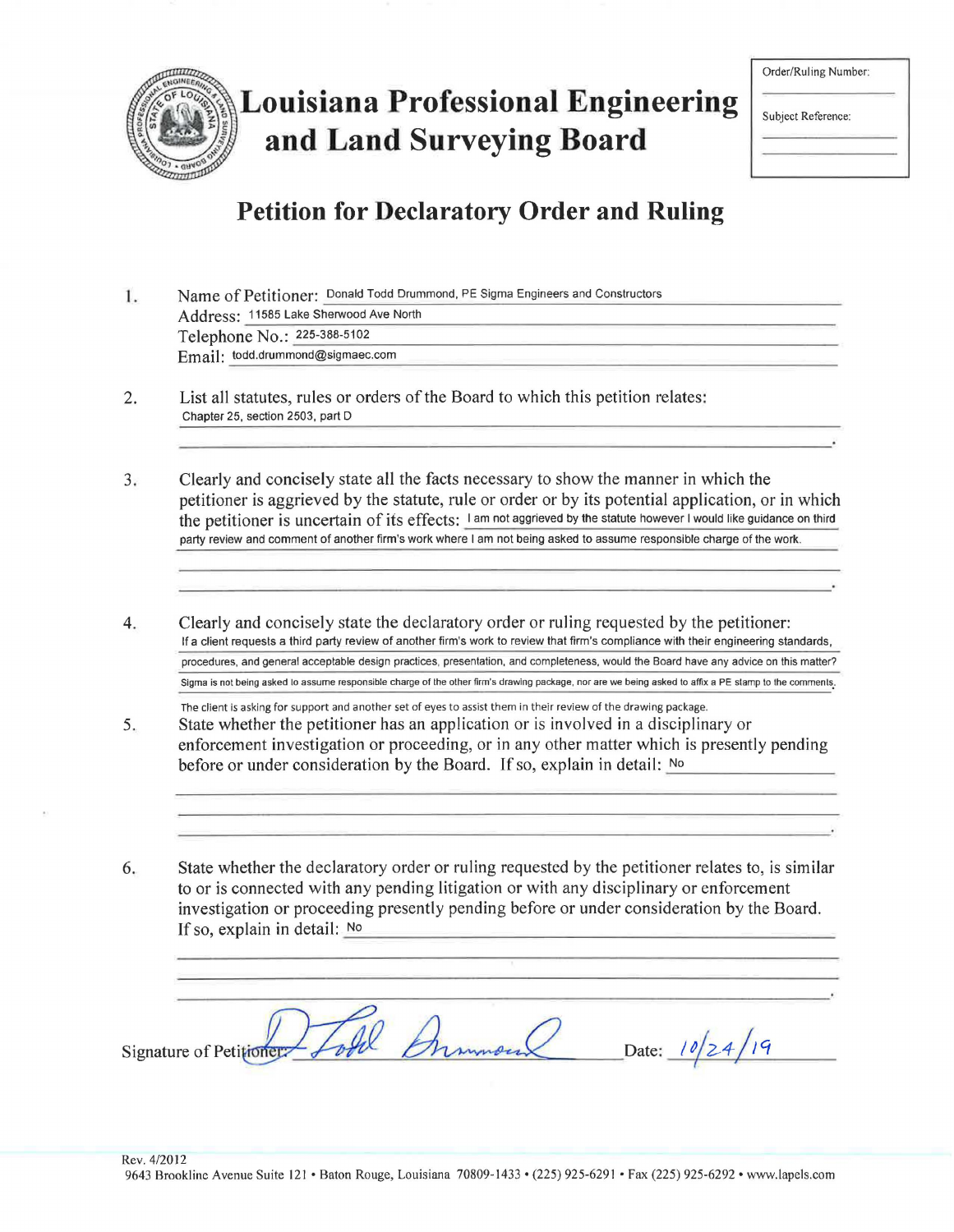## **LOUISIANA PROFESSIONAL ENGINEERING AND LAND SURVEYING BOARD 9643 Brookline Avenue, Suite 123 Baton Rouge, Louisiana 70809**

## **RULING ON PETITION FOR DECLARATORY ORDER**

#### **RULING NO. 2019-1**

1.

On October 24, 2019, Donald T. Drummond, P.E. ("Petitioner") filed with the Louisiana Professional Engineering and Land Surveying Board (the "Board") a petition for declaratory order and ruling pursuant to LAC Title 46:LXI§727.

2.

Petitioner states that a client has asked him to conduct a third party review of the Louisiana engineering work of another professional engineer for compliance with the client's engineering standards and procedures and with generally accepted engineering design practices, presentation and completeness. However, the client has not asked petitioner to assume responsible charge of such work or to apply his professional engineer seal to his comments.

3.

Petitioner seeks a declaratory order as to whether the Board's laws and rules (particularly LAC Title 46:LXI§2503(D)) would prohibit him from reviewing and commenting upon the Louisiana engineering work of another professional engineer without assuming responsible charge of such work.

4.

LAC Title 46:LXI§2503(D) provides as follows:

D. Licensees shall submit to a client only that work prepared by the licensee or under their responsible charge; however, licensees, as third parties, may complete, correct, revise, or add to the work of another licensee or other related design professional, if allowed by Louisiana law, when engaged to do so by a client, provided:

1. the client furnishes the documentation of all such work submitted to him/her by the previous licensees or other related design professionals;

2. the previous licensees or other related design professionals are notified in writing by the licensee of the engagement referred to herein immediately upon acceptance of the engagement; and